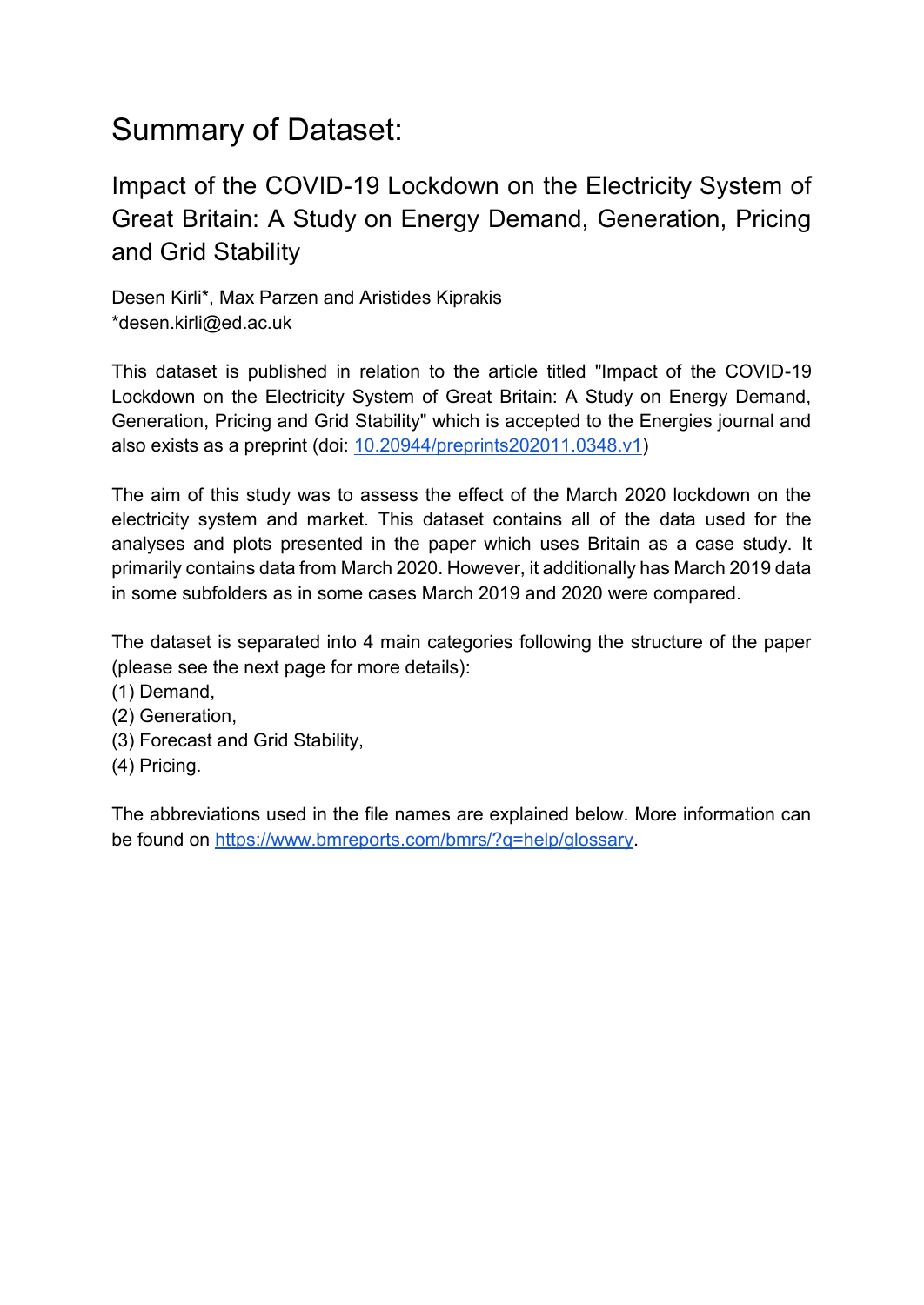*Table 1: Structure of the dataset with the corresponding period and resolution values.*

| Period            | Resolution                      |
|-------------------|---------------------------------|
|                   |                                 |
| <b>March 2020</b> | 5 min                           |
|                   |                                 |
| <b>March 2020</b> | Daily                           |
|                   |                                 |
|                   |                                 |
| March 2019        | Half-hourly (30 min)            |
| March 2020        |                                 |
|                   |                                 |
|                   |                                 |
| <b>March 2020</b> | 15 sec                          |
|                   |                                 |
|                   |                                 |
| March 2019        | Half-hourly (30 min)            |
| <b>March 2020</b> |                                 |
| March 2019        | Half-hourly (30 min)            |
| March 2020        |                                 |
| March 2019        | Half-hourly (30 min)            |
| <b>March 2020</b> |                                 |
| March 2019        | Half-hourly (30 min)            |
| March 2020        |                                 |
|                   |                                 |
| March 2020        | Half-hourly (30 min)            |
| <b>March 2019</b> | Half-hourly (30 min)            |
| March 2020        |                                 |
|                   |                                 |
| <b>March 2020</b> | Half-hourly (30 min)            |
|                   |                                 |
|                   |                                 |
|                   |                                 |
|                   | Half-hourly (30 min)            |
|                   |                                 |
|                   | Half-hourly (30 min)            |
| March 2020        | Half-hourly (30 min)            |
|                   | March 2020<br><b>March 2020</b> |

## **Acknowledgements:**

Elexon. This dataset contains BMRS data © Elexon Limited copyright and database right [2020]

[https://www.elexon.co.uk/operations-settlement/bsc-central-services/balancing](https://www.elexon.co.uk/operations-settlement/bsc-central-services/balancing-mechanism-reporting-agent/copyright-licence-bmrs-data/)[mechanism-reporting-agent/copyright-licence-bmrs-data/](https://www.elexon.co.uk/operations-settlement/bsc-central-services/balancing-mechanism-reporting-agent/copyright-licence-bmrs-data/)

Energy Stats UK. Octopus Agile Tariff data is provided by the [energy-stats.uk](file:///C:/Users/s1321483/Downloads/energy-stats.uk) website.